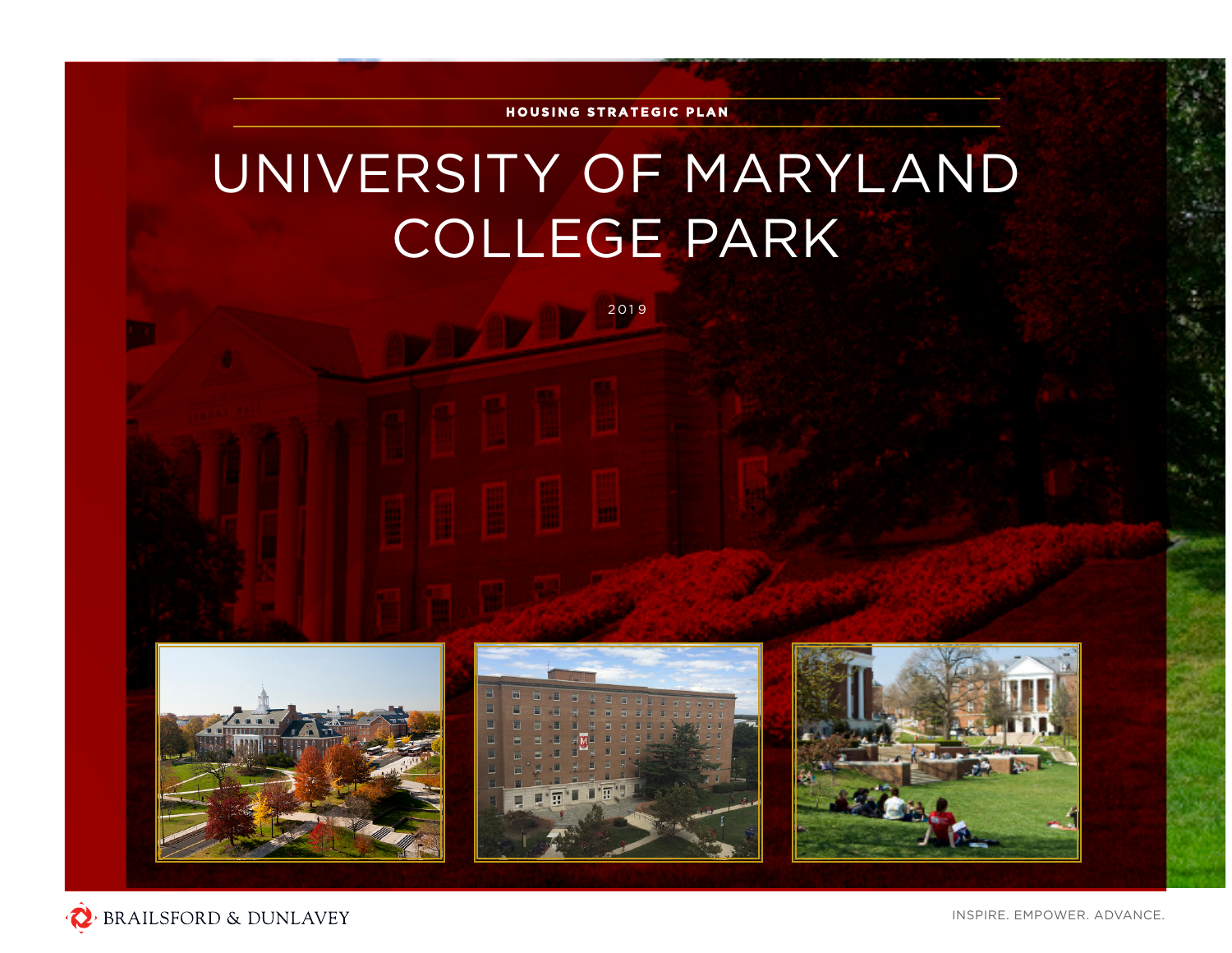## **HOUSING STRATEGIC PLAN UPDATE**

The University of Maryland engaged Brailsford & Dunlavey (B&D) consultants to conduct a periodic review of the 2014 Housing Strategic Plan. B&D's Fall 2017 Housing Market Analysis Update identified a recommended student housing program of 13,800 beds to accommodate existing demand on the University of Maryland campus. Since that time, the University has begun planning a new 900-bed student housing facility to be located on the existing Varsity Practice Field site.

With planning for the new facility underway, Resident Life and Residential Facilities' strategic priority is enhancing, through renovation or replacement, the University's existing housing inventory. Thus, revisions to the Housing Strategic Plan as outlined in Figure 1.0 are focused on existing facilities rather than new construction projects. However, it is important to note that the updated Plan, without any net new beds beyond the Varsity Practice Field site, leaves a significant gap in demand (approximately 1,650 beds) from B&D's 2017 program recommendation. The B&D Project Team recommends that any refinement of the Housing Strategic Plan focus on providing additional bed density whenever possible to continue to align UMD's housing portfolio with student demand.

Additionally, the B&D Project Team conducted a cost-benefit analysis of the renovation versus replacement of facilities within the Ellicott, Cambridge, and Denton communities. It is B&D's benchmark that any facility in which the cost of renovation exceeds 50% that of new construction should be further assessed for replacement. However, a comprehensive replacement of Ellicott, Hagerstown, LaPlata, Cumberland, and Centerville proved financially infeasible for Resident Life and Residential Facilities as self-supporting departments as the University balances the priority of affordable rental rates. The B&D Project Team recommends that

the University continue to assess the cost-benefit of these facilities as detailed programming and design progresses to ensure renovation of these facilities continues to align with Resident Life and Residential Facilities' programmatic and financial priorities.

As such, the B&D Project Team, in conjunction with UMD, outlined the following Guiding Assumptions and priorities to update the Plan:

- Infrastructure requirements, specifically Oakland SCUB II & III, must be prioritized in 2019/2020 to allow for the extensive renovation of existing residence halls to begin as early as 2021.
- Residence halls in need of systems upgrades and/or replacement to allow for the inclusion of air conditioning must be prioritized.
- Residential facilities in which future and/or continued investment is not warranted, including Caroline, Carroll, and Wicomico, as well as Old Leonardtown, should be divested.

The resulting update to the Housing Strategic Plan calls for the transition of Caroline, Carroll, and Wicomico halls offline by Fall 2021. However, this transition should occur in a phased approach to minimize fluctuation in bed count and allow for single occupancy unit offerings while the University aligns these parcels with future use priorities. As a result, Caroline, Carroll, and Wicomico will be offered as single occupancy units for Fall 2019 and Fall 2020.

Old and New Leonardtown will also transition offline during the duration of the Plan. Due to re-investment requirements, Old Leonardtown should transition offline by Fall 2020, at the latest, and New Leonardtown should transition offline by the end of the Plan (Fall 2030).

 $\overline{\phantom{m}}$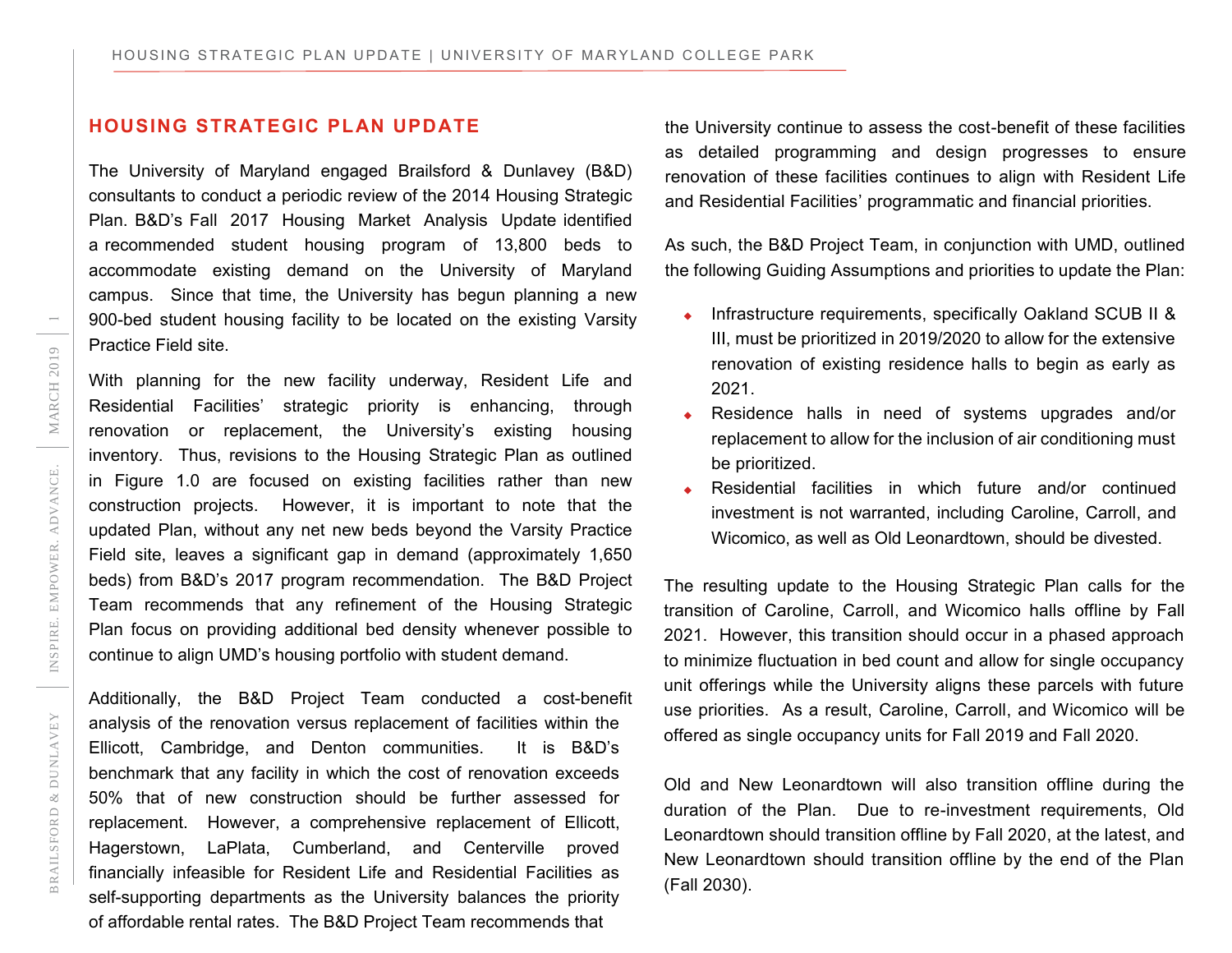The Plan also overlays the need for investment in infrastructure requirements, as outlined previously, to allow for comprehensive renovation of the Ellicott (Ellicott, Hagerstown, LaPlata), Cambridge (Cumberland, Chestertown), and South Hill (Cecil) communities over the next seven (7) years. The remaining residential facilities requiring a moderate level of renovation (Elkton, Easton, Centerville, Denton, and Bel Air) will be upgraded during the remainder of the Plan. New Leonardtown will transition offline by Fall 2030.

Figure 1 below further outlines the most current recommended Housing Strategic Plan phasing timeline based on the latest analysis of facility and financial data (March 2019). As previously stated, this recommendation focuses on renovation projects beyond the implementation of a new residential facility, which is slated for opening in Fall 2021.

 $\sim$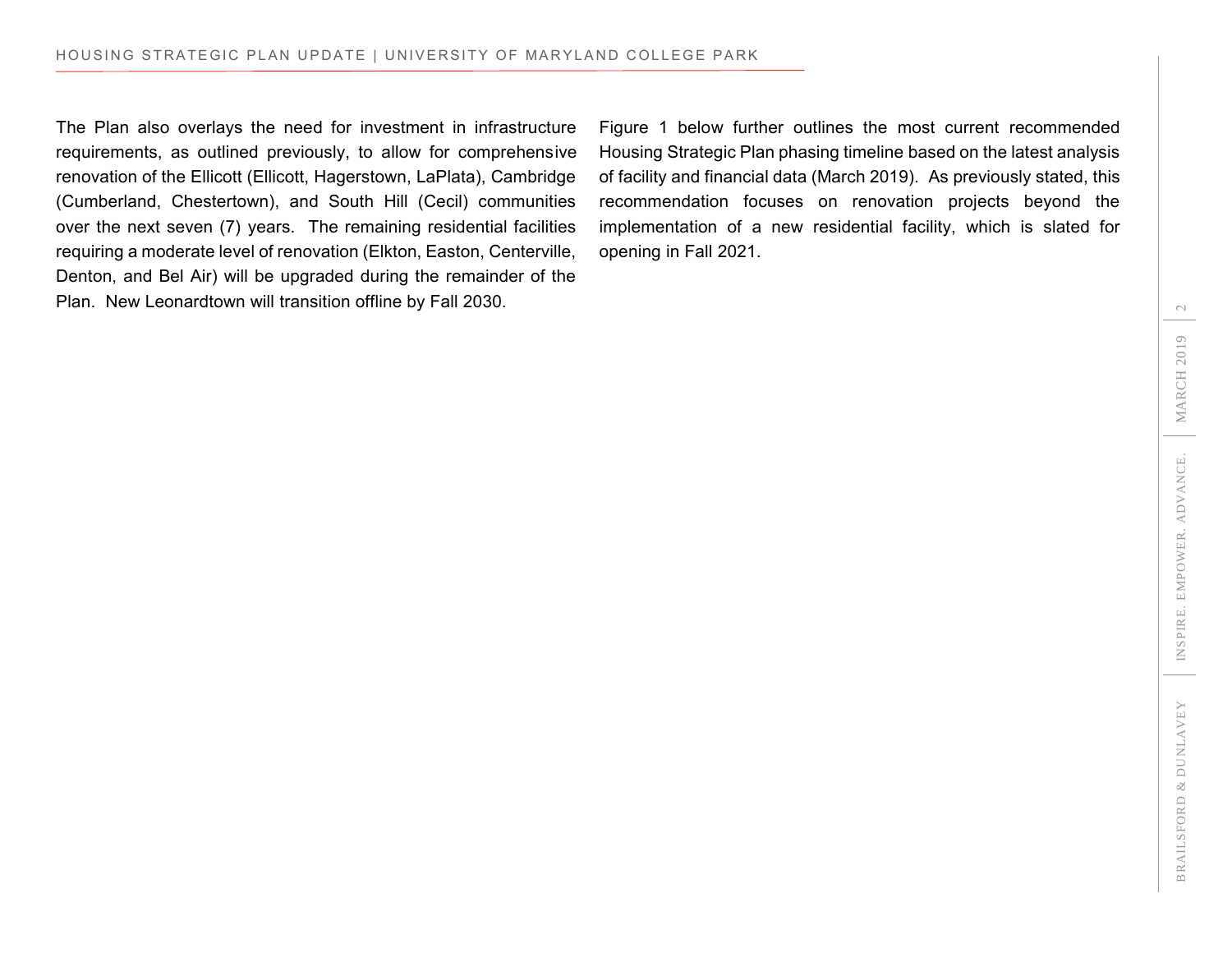## **NEXT STEPS**

In preparation for the comprehensive renovation of Ellicott Hall in 2021, the University of Maryland must conduct the following next steps to prepare for the divestment of Old Leonardtown, as well as Caroline, Carroll, and Wicomico halls. Further, the University must plan for the corresponding investment in the infrastructure upgrades necessary to support a comprehensive renovation to the Ellicott, Cambridge, and South Hill communities.

- **Transition Caroline, Carroll and Wicomico to single** occupancy units for Fall 2019 and Fall 2020.
- ◆ Begin planning infrastructure upgrades for Oakland SCUB II & III.
- Plan the transition of Old Leonardtown offline beginning Fall 2020 by assessing the programmatic and financial implications to Resident Life and Residential Facilities.
- Begin planning the comprehensive renovation of Ellicott Hall in Fall 2020, for a closure and renovation in academic year 2021/2022.

 $\infty$